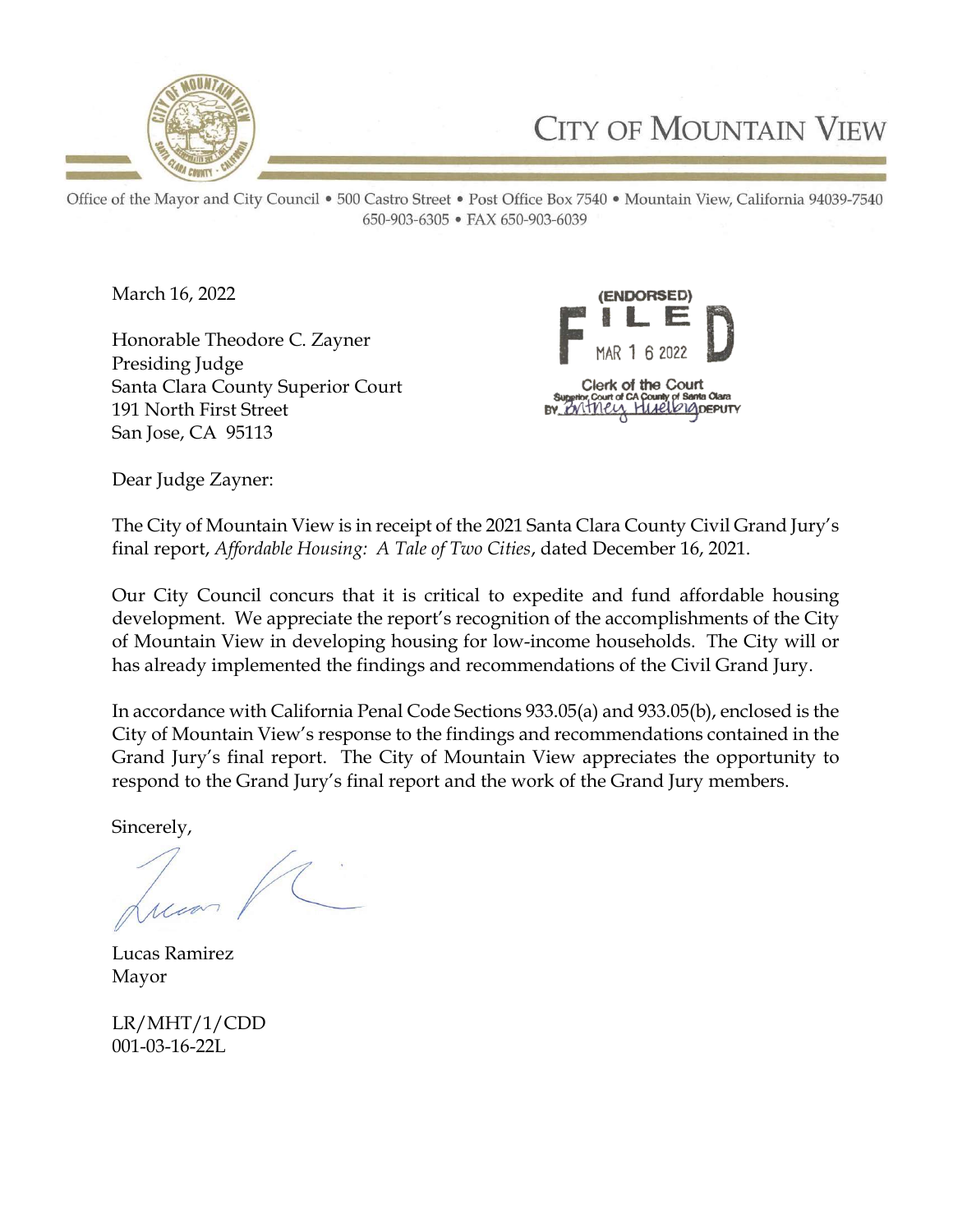## CITY OF MOUNTAIN VIEW RESPONSE TO SANTA CLARA COUNTY CIVIL GRAND JURY REPORT'S FINDINGS AND RECOMMENDATIONS

### FINDING 7

"Mountain View Planning Division's summary memo to the Mountain View City Council provides a clear, concise update on progress toward Housing Element goals. The City of Mountain View is commended for the clarity and conciseness of its Annual Housing Element Progress Update to the Mountain View City Council. However, the Annual Housing Element Progress Updates with cover memos to the Mountain View City Council cannot be found easily by the public on the City's website."

City Response—Agree. City staff provided a clear and concise update on the progress toward Housing Element goals, and the City can also improve the accessibility of its Annual Housing Element Progress Updates and associated Council reports.

#### RECOMMENDATION 7

"The City of Mountain View should publish its Annual Housing Element Updates and the summaries (in an appropriate form) on the City's website by June 30, 2022."

City Response—Have already implemented. Based on the Civil Grand Jury's Report, previous Annual Housing Element Updates have already been added to the City's "General Plan and Housing Element" webpage, found here: https://www.mountainview.gov/generalplan. The City will add future Annual Housing Element Updates to that page.

## FINDING 10

"Developers (both for-profit and nonprofit) find it very useful to work with a designated individual who is responsible for the affordable housing target and coordinates all activities across developers, funding sources, city council, planning departments, and other stakeholders to enable progress on projects."

City Response—Agree. As further described below, the City's Housing and Neighborhood Services Division, and in particular the Senior Housing Officer role, serves as a point of contact for affordable housing developers, helping them navigate City funding, planning, and building approval processes.

#### RECOMMENDATION 10b

"The City of Mountain View should identify an Affordable Housing Manager who can be responsible for the affordable housing target and ensure coordination among stakeholders by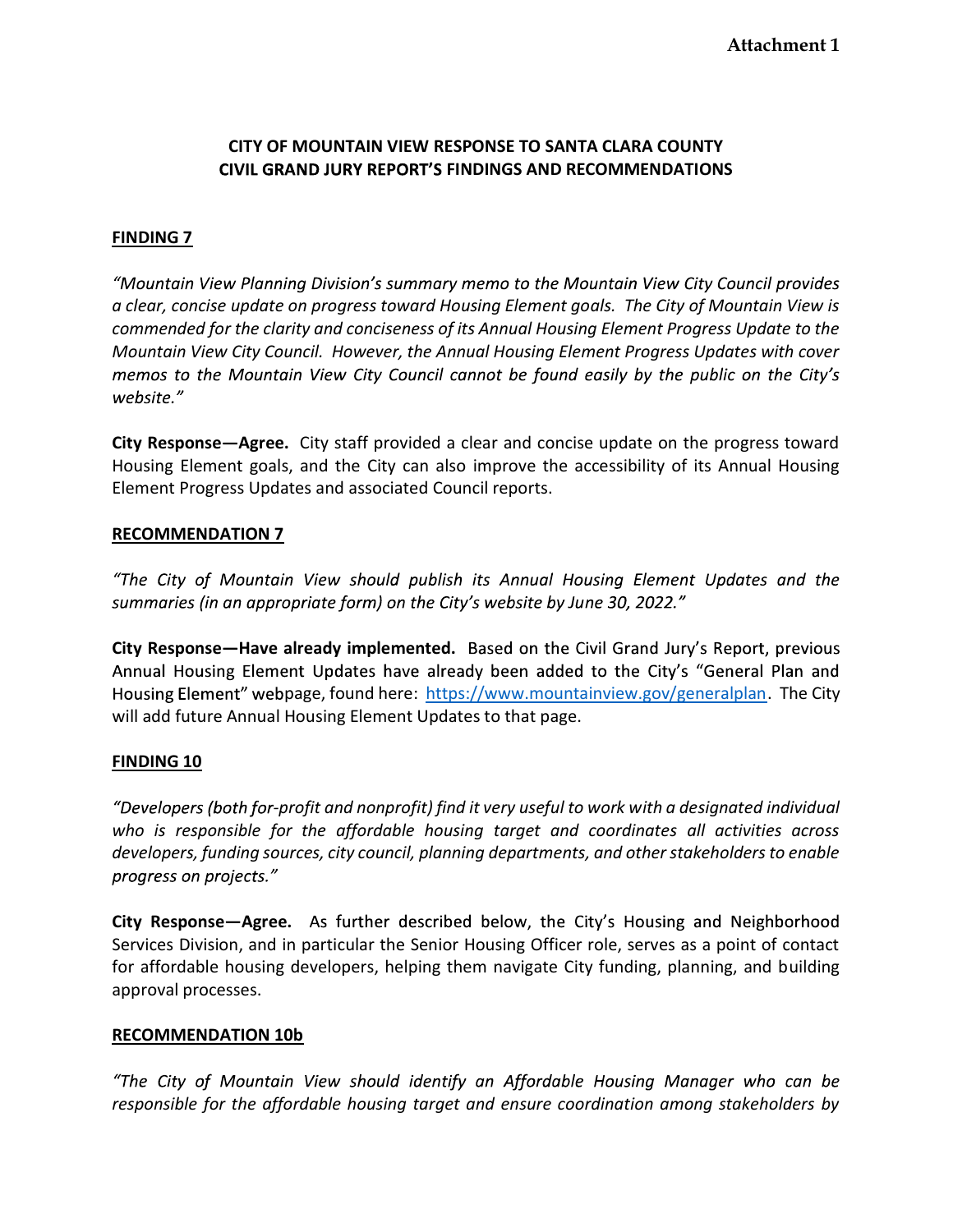June 30, 2022. This role should be the primary focus of this individual and should have the support of Mountain View's City Council."

City Response—Have already implemented. The City's Housing and Neighborhood Services Division is housed in the City's Community Development Department (CDD), along with the Planning and Building Divisions. The Assistant Community Development Director and the Housing and Neighborhood Services Manager oversee the Housing Division and progress towards advancing the City's affordable housing goals. The Housing Division already includes a Senior Housing Officer (a management-level position) who is the day-to-day staff managing the City's affordable housing projects specifically. This includes helping affordable housing developers navigate the City's processes, including their requests for City funding, as well as for planning and building permit submittals and approvals.

When an affordable housing developer first contacts the City to discuss a potential development opportunity, they could, and do already, speak with the Senior Housing Officer, Housing Manager, and/or Assistant Community Development Director. Regardless of whom they talk to first, information is shared among Housing staff and any subsequent meetings always involves the Senior Housing Officer. Should an opportunity move forward, the Senior Housing Officer collaborates frequently and arranges preliminary meetings with other City staff to identify Planning, Building, and Public Works requirements that the developer should account for at the outset. The Senior Housing Officer leads the interdepartmental coordination throughout the process, as well as facilitates community meetings and brings the project through the City's Notice of Funding Availability (NOFA) process to be considered for City funding allocations.

Due to workloads, the City's extensive project pipeline, or other circumstances, the Housing Manager and/or Assistant Community Development Director may be the lead for specific affordable housing projects. In such a case, they would provide the same level of project management and internal/external coordination described above for the Senior Housing Officer.

In summary, the Housing Division has a clear staffing structure and associated responsibilities, an internal/external coordination process, and some built-in flexibility to manage workload. In all cases, developers are always clear who their lead Housing staff is, as well as the key interdepartmental City staff for any particular project.

## FINDING 11

"In the past decade, the City of Mountain View has created substantial affordable housing funding derived both from City revenues (fees, charges to developers, etc.) and from external funding. However, the City of Mountain View's fund is diminishing and needs to be built up."

City Response—Agree. While the City currently has unreserved housing funds available for the next set of upcoming projects, its total project pipeline is extensive and significantly exceeds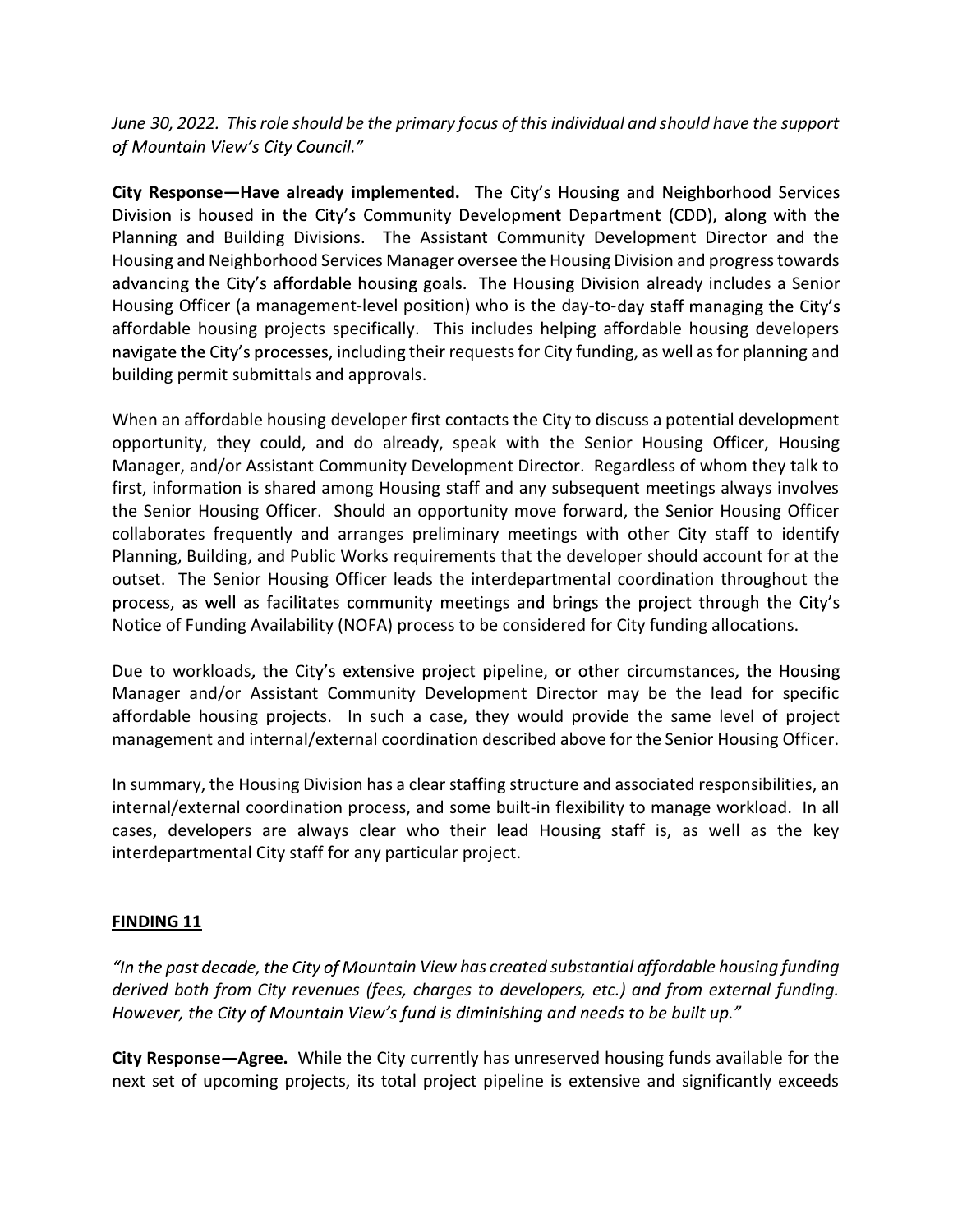current and projected resources. Additionally, the total pipeline is expected to grow further in order to meet the City's RHNA goals as part of the next Housing Element cycle.

# RECOMMENDATION 11

"The City of Mountain View should develop a specific affordable housing funding plan to cover its needs for the next five years by July 30, 2022."

City Response—Recommendation requires further analysis. The City already monitors its funding pipeline, but a more robust funding plan is needed to solve for likely funding gaps. The City was recently selected to receive a highly competitive Breakthrough Grant as part of the Partnership for the Bay's Future, which will provide a dedicated Fellow to help with the City's efforts to create affordable housing policies, including helping to develop an affordable housing funding strategy. Due to the significant need for affordable housing, as well as the growing cost of affordable housing development generally, covering require establishing new sources of funding. Development/adoption of a funding plan will require additional evaluation as well as Council direction and action. In the first half of this year, staff will conduct initial analysis of the funding needs and potential strategies to address the City's housing needs. Staff is scheduled to bring an Affordable Housing Study Session to the City Council later this year as part of the overall funding plan development process.

The funding strategy will aim to evaluate and address the following issues:

- Significant—and growing—project pipeline for new units. In order to reach the City Council's strategic priority of a "Community for All" and to address the City's RHNA goals, the affordable housing pipeline will necessarily need to increase over previous years. There are currently four affordable housing developments approved for funding, three undergoing preliminary efforts that will likely apply for NOFA funds, two sites that have been identified for affordable housing that will begin planning processes shortly, and several more identified affordable housing sites that will be developed in the years to come. The City also expects that developers will continue to identify affordable housing opportunities and seek City funds. This robust pipeline significantly exceeds that of previous years and will continue to grow. Therefore, it is critical to develop/seek additional funding sources to achieve the City's affordable housing goals.
- Funding acquisition/preservation of existing units and other housing efforts. In addition to new construction, the City also has City Council direction to pursue homelessness preservation, a strategy to serve the unhoused, and preserving naturally affordable units. These efforts will also require additional sources of funding to supplement the City's existing resources.
- Local revenue options. The City will research options for increasing local revenues to fund affordable housing as described by the Grand Jury's report, including studying a local revenue measure, evaluating fee levels for existing housing programs, identifying potential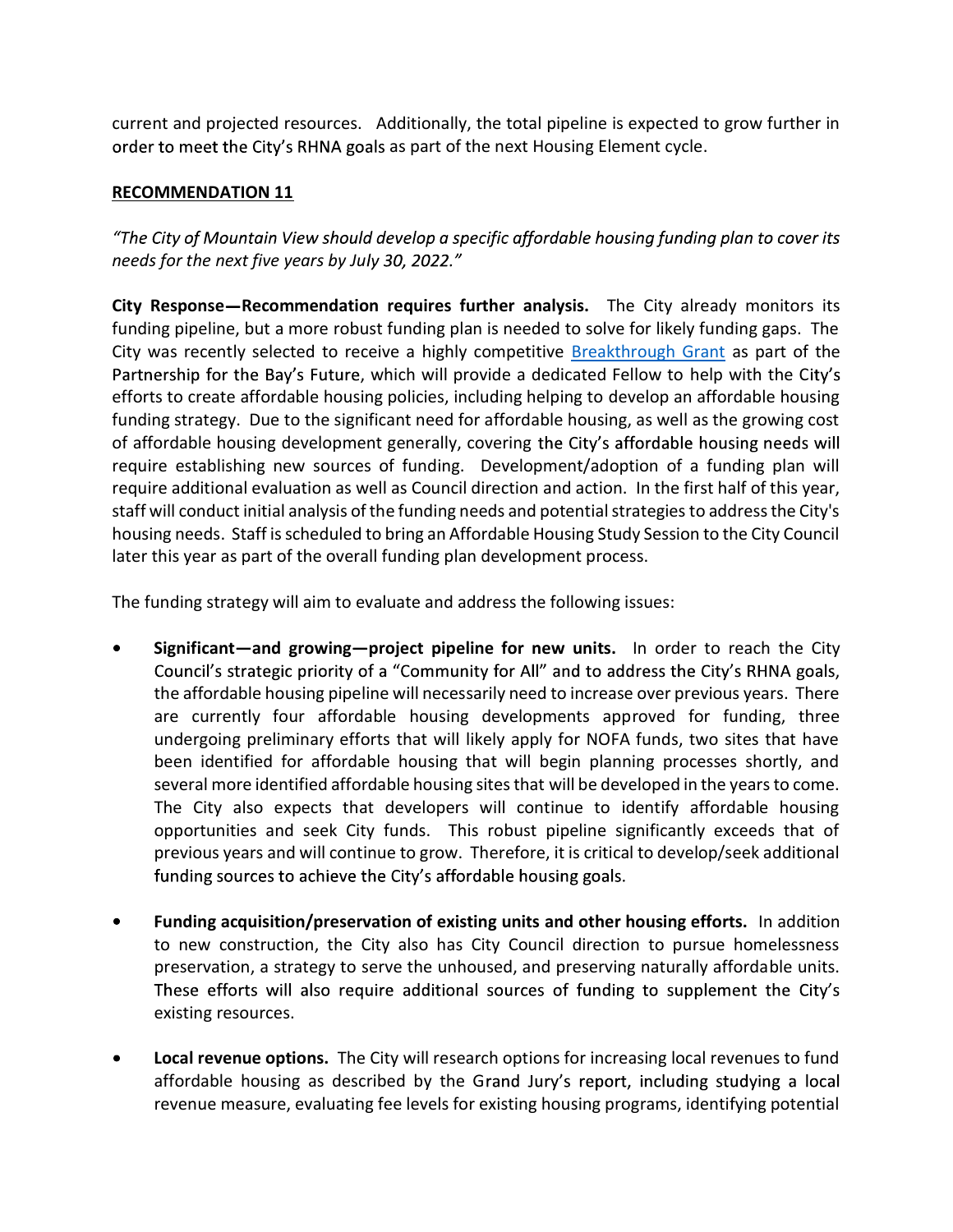options for new fee programs, studying tax increment financing, etc. The City will also advocate to regional, State, and Federal agencies for increased funding for affordable housing, especially for direct allocation to the City.

• Partnerships. To fully fund its affordable housing needs, Mountain View, like any city, will need partners to augment local funding. Therefore, the City will continue to seek partnerships with public agencies, the private sector, and philanthropy to secure additional funding or create programs to help meet the City's affordable housing needs. The City has successfully partnered with the County of Santa Clara to secure Measure A funds for a number of housing developments, has been awarded State Homekey and CDBG-Homekey funds for the Leghorn LifeMoves interim housing development, and additional State funds for the City's Lot 12 affordable housing development in downtown Mountain View. Other partnerships will be critical for filling funding gaps in future affordable housing developments.

## FINDING 14

"Relying on commercial development to fund affordable housing has the unintended consequence of increasing the need for affordable housing."

City Response - Agree. As with other land uses, commercial development does increase the need for affordable housing. Effective commercial linkage-fee programs and planning for "complete communities" can facilitate more balanced communities and address the housing needs that commercial development may generate.

## RECOMMENDATION 14

"By July 30, 2022, both the City of Palo Alto and the City of Mountain View should require a Housing Impact Study in the approval process for new commercial development that informs decision-makers about how the proposed project affects the job-to-housing ratio."

City Response—Have already implemented. Rather than require reports, the City has several policies intended to materially address the jobs-to-housing ratio when considering commercial development, including:

- $\bullet$ All commercial development applications must submit information regarding square footage developed, which is used to determine a commercial linkage fee for affordable housing. In certain Precise Plan areas, commercial developers must also state ways in which their development will facilitate or be timed to be completed with residential development. Commercial Linkage Fees will be studied as part of the financing strategy referenced in response to Recommendation 11.
- A "complete communities" approach to planning that takes into account entire Precise Plan  $\bullet$ areas, instead of more narrowly focusing just on individual projects, allows plans to be